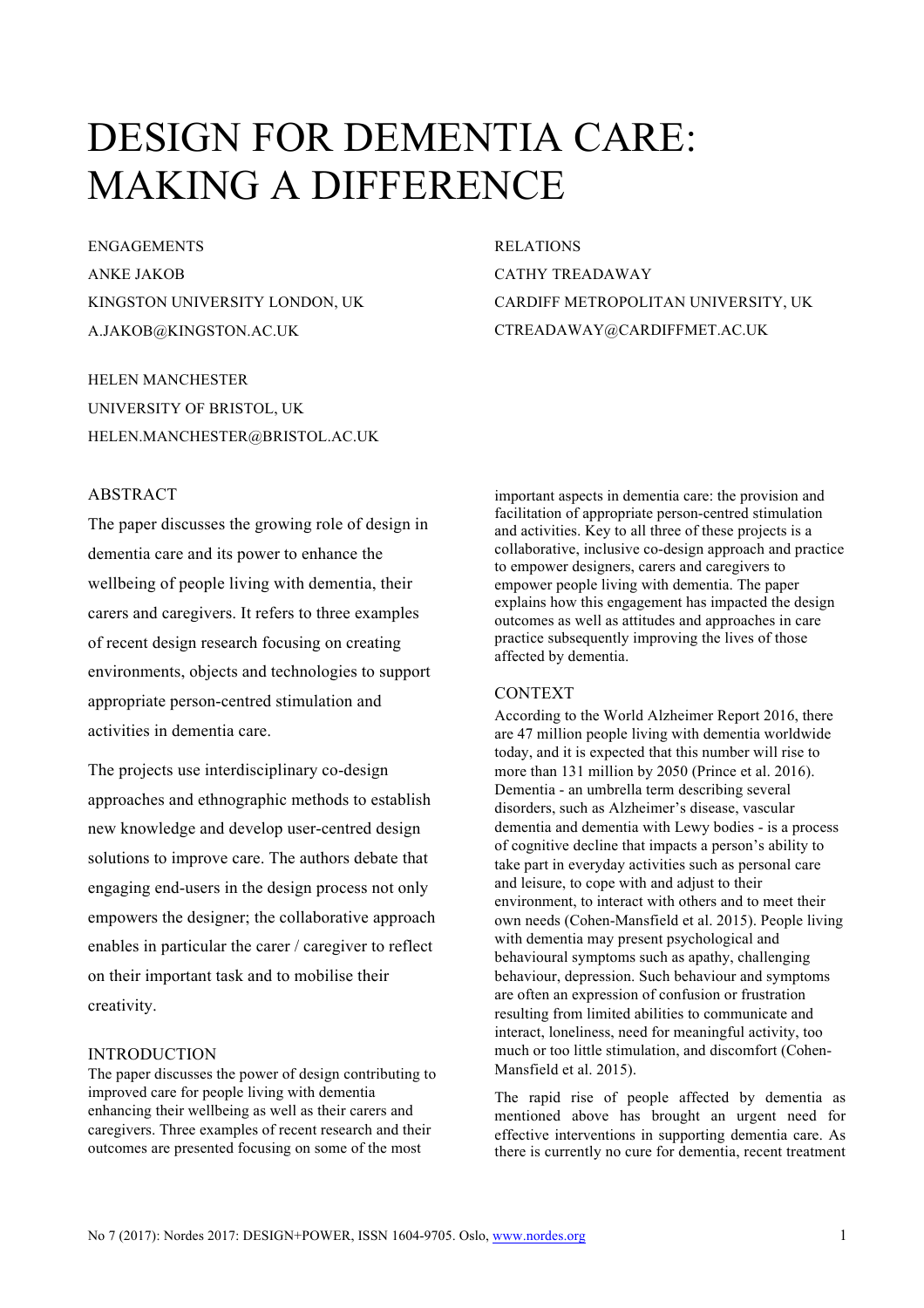and care methods focus on optimising living conditions for people with dementia fostering a sense of wellbeing. Care practice needs to support the person living with the condition in maintaining quality of life by alleviating behavioural, emotional and psychological changes without resorting to antipsychotic medication (Strom et al. 2016).

Increasingly, design research and practice has been responding to this need as illustrated by the following three examples. Environments, technologies and artefacts are being developed that aim to support individuals living with dementia to re-connect with people and places, maintain their dignity, and re-gain a sense of belonging, purpose and accomplishment.

## CO-DESIGNING MULTI-SENSORY SPACES

People with dementia are often at risk of sensory deprivation as they are limited in their ability to access meaningful and suitable activities. On the other hand, they might be exposed to sensory overstimulation, for example in a care-home environment where common living areas might be very noisy and busy. Both situations present a significant challenge to wellbeing and health potentially aggravating behavioural symptoms. Facilitating appropriate multi-sensory experiences tailored to the needs of the individual (either stimulating or relaxing) is therefore important, particularly for people in late stage dementia.

In an attempt to provide a solution, the concept of the Multi-Sensory Environment – also referred to as Sensory Room – was introduce in dementia care as a resource for meaningful engagement reducing agitation and improving functional performance (Maseda et al. 2014, Collier et al. 2010). However, it had been reported that the use of such spaces in practice has been inconsistent and limited (Anderson et al. 2011). The anticipated benefits for residents were not achieved and staff had become discouraged perceiving the space of little value (Dalke and Corso 2011).

Within this context, the interdisciplinary research project 'The Multi-Sensory Environment (MSE) in dementia care: the role of design' investigated the quality and use of MSEs currently provided in carehomes in the UK (Jakob and Collier 2017). A study utilising ethnographic methods such as observation, semi-structured interviews and a participatory workshop with care-home staff was conducted to examine existing facilities and their use in 16 participating care-homes in London and South England. The results from this critical survey confirmed that most MSEs in care-home settings do not reach their full potential in providing appropriate multi-sensory enrichment for their residents (Collier and Jakob 2017). This was mainly due to their aesthetically and functionally inappropriate design and set-up, the limited range of sensory accessories and

equipment available, and a lack of attention to how these spaces are meant to be used. The study's findings also revealed an absence of sufficient information and guidance for care practitioners on how to provide sensory enriched environments and multi-sensory activities for residents with dementia resulting in often very poor facilitation by staff.

In direct response to these results, the research team identified a number of essential design criteria to be considered when creating sensory spaces to maximise the benefit for the users and to support the daily work of carers and caregivers. These are: comfortable and safe; meaningful and familiar; multi-sensory experience; stimulation and relaxation; control and interaction; ageappropriate and usable; flexible and cost-effective (Jakob and Collier 2017). Based on this design brief, initial design guidelines for setting up a successful and effective MSE for people living with dementia were developed considering aspects such as lighting, accessibility, material, use of technology, climate and maintenance (see Figure 1).



Figure 1: Examples of sensory enriched environments appropriate for people living with dementia (Photos © A. Jakob)

As a first step towards closing the identified knowledge gap amongst healthcare practitioners, these guidelines were made available as an online hand book titled 'How to make a Sensory Room for people living with dementia' (kingston.ac.uk/sensoryroom) - offering advice and ideas on designing multi-sensory spaces and activities that meet the specific needs of the users.

Considering the economic challenges faced in dementia care today, this 'DIY' design guide aims to be an enabling tool for care practitioners and informal carers supporting them in providing the right environment for the people they care for, without necessarily the need for cost-intensive input from design experts and consultants. In this way, the guide book invites and encourages design participation; co-design is the plausible consequence and desirable outcome.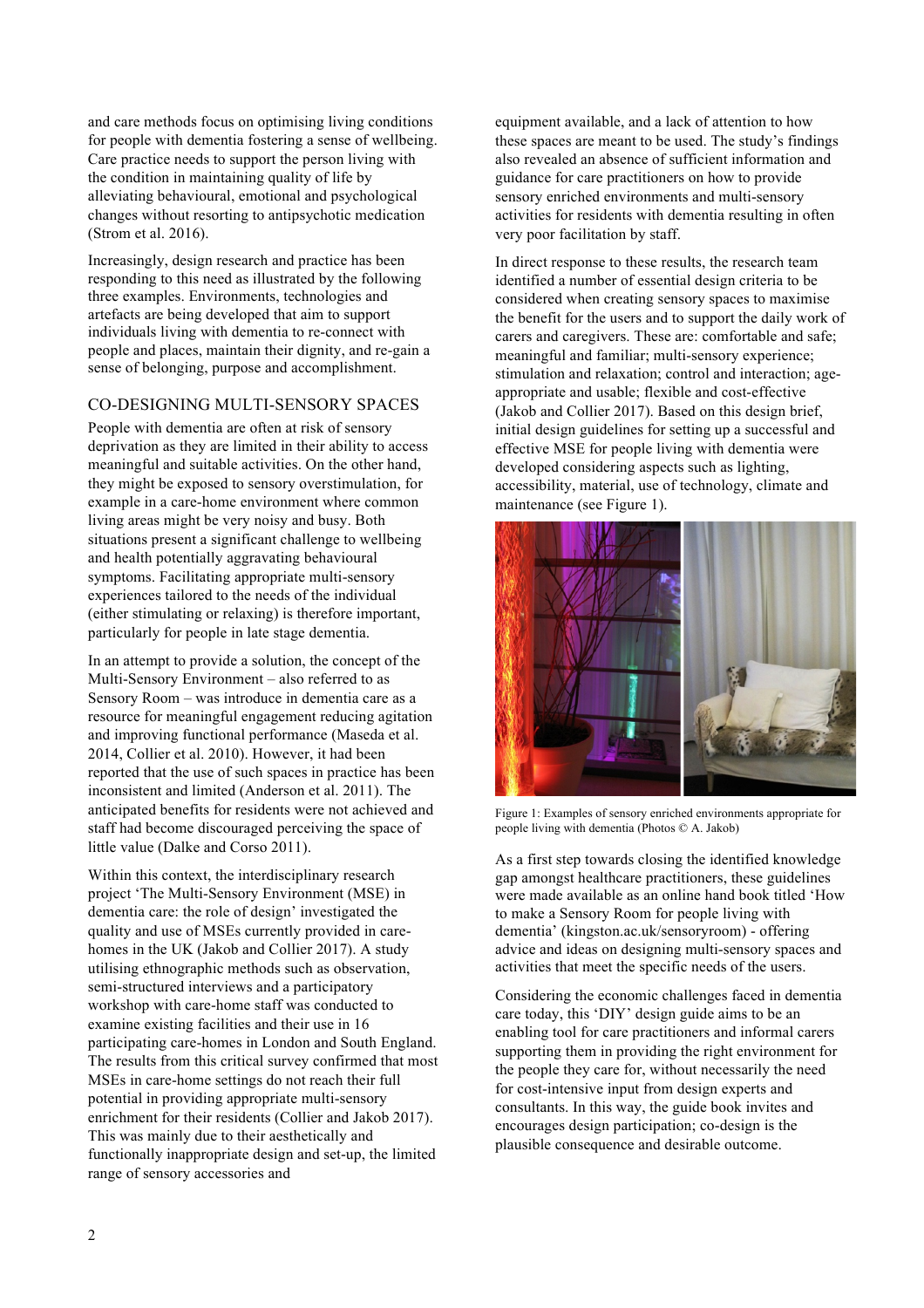## CO-DESIGNING TECHNOLOGIES FOR ENGAGEMENT WITH NATURE

Recent research has shown that contact with nature and natural elements can reduce anxiety, lower blood pressure, and lessen pain in care settings (Ulrich 1999). Yet in the UK people living in care-homes are three times less likely than the general population to go outdoors for more than five hours a week (Handler 2014). Many homes find it challenging to take residents outside, as they worry about the safety of those they are caring for. Issues related to their condition may also make it difficult for those living with dementia to spend time outside.

The 'Tangible Memories' research project (tangiblememories.com) brings together an interdisciplinary team including digital artists and makers, learning researchers, computer scientists, historians, older people, charitable organisation and their carers and families. The project, and its various spin offs, has been working to co-design a set of new digital tools to enhance democratic community building through story sharing and multi-sensory experiences.



Figure 2: 'Tangible Memories' Sound Chair, design by Heidi Hinder and Peter Bennett (Photo © J. Rowley)

In the initial forays into the care settings it was observed how different materials, texts, technologies and human relations align and are contested in forming practices of care. Hidden aspects of care here came to the fore. For instance, it was noticed how care staff and residents practiced touching and enjoyed sensory pleasures together such as nail painting, and how non-human actors can be a key part of caring relations - such as Charlie, the blackbird, one resident talked about and who sings outside her window. Working from these more embodied practices of care design probes were then introduced that encouraged carers and residents to explore these practices further.

Noticing a disconnect from nature and the outside and observing the sensuous engagement with fabrics and music for many of those living with dementia, the researchers worked alongside care staff and residents to co-design a sound chair (see Figure 2) specifically for those who found it difficult to go outside. The chair plays therapeutic sounds from nature, music and poetry, through speakers in the chair's headrests, activated by the rocking motion. As the residents gently rock and listen to the dawn chorus, or to crickets singing on a summer's evening, their journeys of the imagination can rekindle memories, or in the moment stories, that help to assist story sharing through multi-sensory engagement.

The development and testing of the chair was conducted in close collaboration with one care-home. Working alongside the care manager the idea was carefully discussed from the initial stages of the design process. From an original reaction of 'no, this is too risky for us' the project moved to negotiating a date, and a location for a trial with residents and carers.

Residents' reactions to the prototype chair were varied and left lasting impressions. One resident, a former pilot, first explored the surface of the chair through touch, commenting that it reminded her of the cockpit of an aeroplane. Then, listening carefully to the different sounds she cooed back to an owl in reply. As she heard the rhythmic sound of someone walking on snow, she lifted her legs up and down in time, keeping apace with them, and telling a vivid story about what was happening in her imagination: 'The farmer is on his way.' Another resident, who usually doesn't speak or sing, sat in the chair and sang 'Rock a Bye baby' from beginning to end, causing an emotional response from the care staff present (Bennet, Hinder and Cater 2016).

The co-design process here involved 'tinkering with care practices' (Winance 2010). Co-design is viewed as a 'collective interweaving of people, objects and processes' (Björgvinsson, Ehn and Hillgren 2012). Designs do not sit on their own but rather connect with wider systems of care. It is through noticing promising practices of care and working alongside carers to build 'experimental collectives' that these processes can raise questions and build new alliances able to design new practices of care.

# CO-DESIGNING PLAYFUL OBJECTS AND TEXTILES

People in the advanced stages of dementia are often bored and have little to do (Chenoweth et al. 2009) which can lead to an increase in distress or result in a person becoming very withdrawn, making day-to-day care difficult. One of the key design challenges in this context therefore is that of designing safe, purposeful activity that gives pleasure.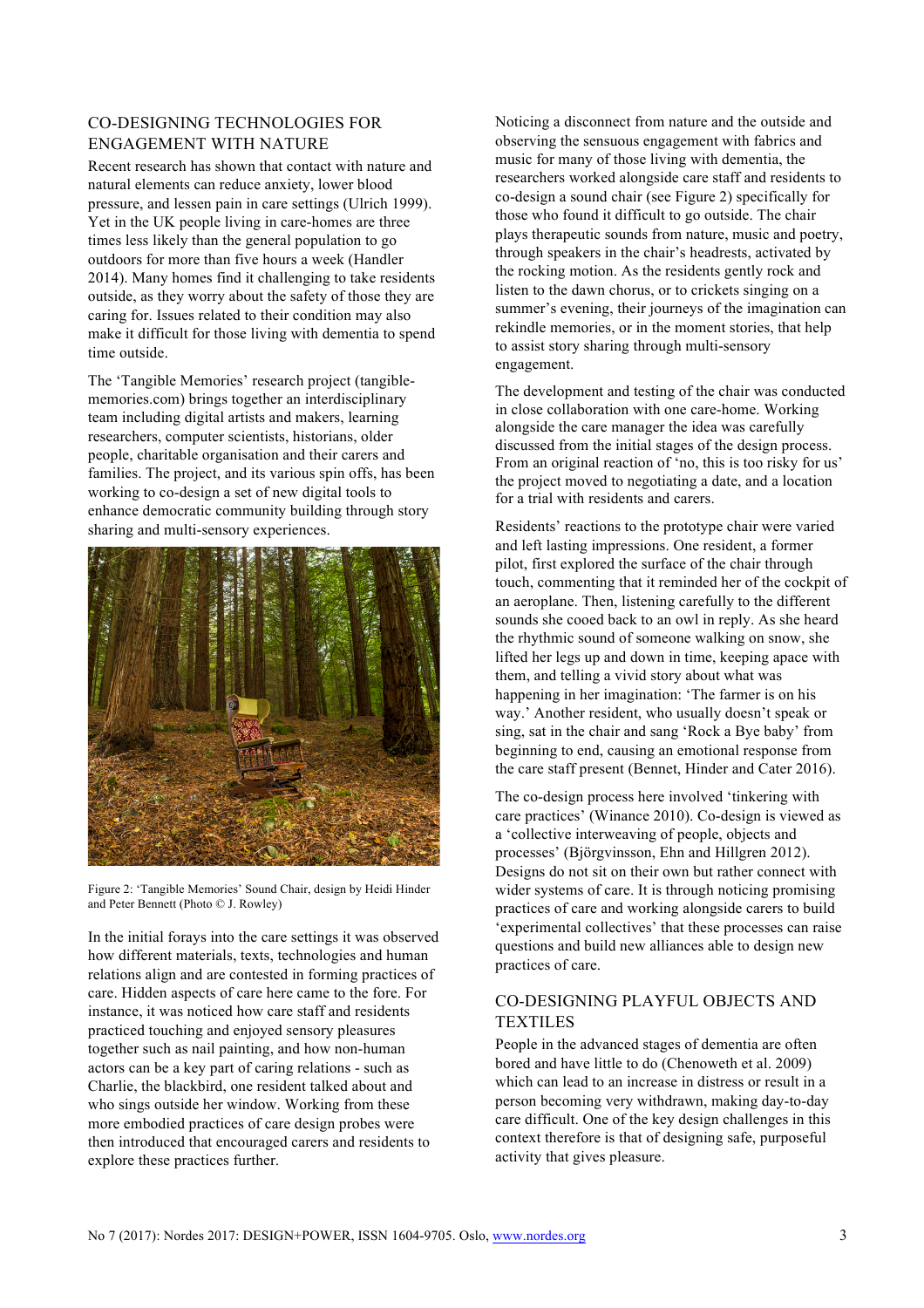Recent research undertaken by members of CARIAD (cariadresearchgroup.cariadinteractive.com) has evidenced ways in which people with advanced dementia living in residential care can benefit from experiencing sensory playful artefacts that can interest, comfort and soothe those who are often chair or bed bound with severe verbal communication impairment. Over the last five years, knowledge and expertise of designing for dementia has been developed via a series of related projects creating bespoke playful objects, textiles, garments and blankets for people living with advanced dementia: Making a difference, Dementia Aprons (see Figure 3), Hand i Pockets, Sensor e-Textiles (Treadaway et al. 2014, 2016) and LAUGH (laughproject.info) (Treadaway and Kenning 2016).



Figure 3: Sensory textile 'dementia aprons' (Photo © C. Treadaway)

Dementia is a complex syndrome, which presents and progresses uniquely; each person's experience of dementia is different and there is no 'one size fits all' when it comes to developing design solutions. This design complexity requires expert knowledge that can only be acquired from those who have intimate experience of caring for people living with advanced dementia. Adopting a co-design approach each of these projects therefore has been participatory and involved people living with dementia and their carers.

One of the challenges in the co-design process has been the development of a common language around dementia care. This includes the nuanced meanings and interpretations of words that can cause offence to families and those living with the disease. For example, use of the words 'patient', 'sufferer', the need to 'distract' someone and 'toys', which is considered infantilising. Nevertheless, a person living in hospital may be a *patient* on a hospital ward and may enjoy nursing a *teddy bear* in order to be *distracted* from a procedure that causes them distress. These linguistic issues require sensitivity and understanding when undertaking participatory group work with multidisciplinary teams. Design jargon is equally challenging when explaining concepts to those outside the discipline. The rich semantic dialectic and the thinking it provokes have helped to inform the design process. It has contributed to a deeper understanding by the research team of the need for empathy and

compassion in the design process and has led to the development of Compassionate Design as an approach to inform design for advanced dementia (compassionatedesign.org).

Interdisciplinary workshop events have been integral to the CARIAD design for dementia research. They have brought together a range of participants in a co-design process that has both informed the project and increased the potential impact of the research. This 'expert group' comprising health professionals, scientists and carers has helped to shape the design requirements, contributed novel ideas and provided critique at various stages in the design process.

The development of playful objects and textiles with carers, care-home managers and health professionals has led to greater enthusiasm for playfulness in day to day care activities and a commitment to continue to use the designed objects in the future, once the project is concluded. The workshops have also given the carers a voice; empowered them to contribute to designing to make a real difference to the lives of those they care for.

### EPILOGUE

By engaging carers and health professionals in the codesign process it is possible to learn from their expertise concerning the disease, as well as influence a more creative approach to care that supports the wellbeing of the person living with dementia. The co-design process gives carers and care practitioners the opportunity to share their knowledge, concerns and ideas, and build their confidence.

Consequently, the participatory approaches bring benefits to all involved. Designers gain from expert knowledge of dementia impacting on the design solutions developed. Carers and caregivers are able to understand the value of their caring role re-framing the significance of their daily tasks in the light of the insights shared through working with other workshop participants. Being involved in the design process encourages them to adapt a designing attitude supporting care practices.

#### **REFERENCES**

Anderson, K., Bird, M., MacPherson, S., McDonough, V. and Davis, T. (2011) 'Findings from a Pilot Investigation of the Effectiveness of a Snoezelen Room in Residential Care: Should We Be Engaging with Our Residents More?', *Geriatric Nursing*, vol. 32, no. 3, pp. 166-177.

Bennett, P., Hinder, H. and Cater, K. (2016) 'Rekindling Imagination in Dementia Care with the Resonant Interface Rocking Chair', in *CHI EA '16 Proceedings of the 2016 CHI Conference: Extended Abstracts on Human Factors in*